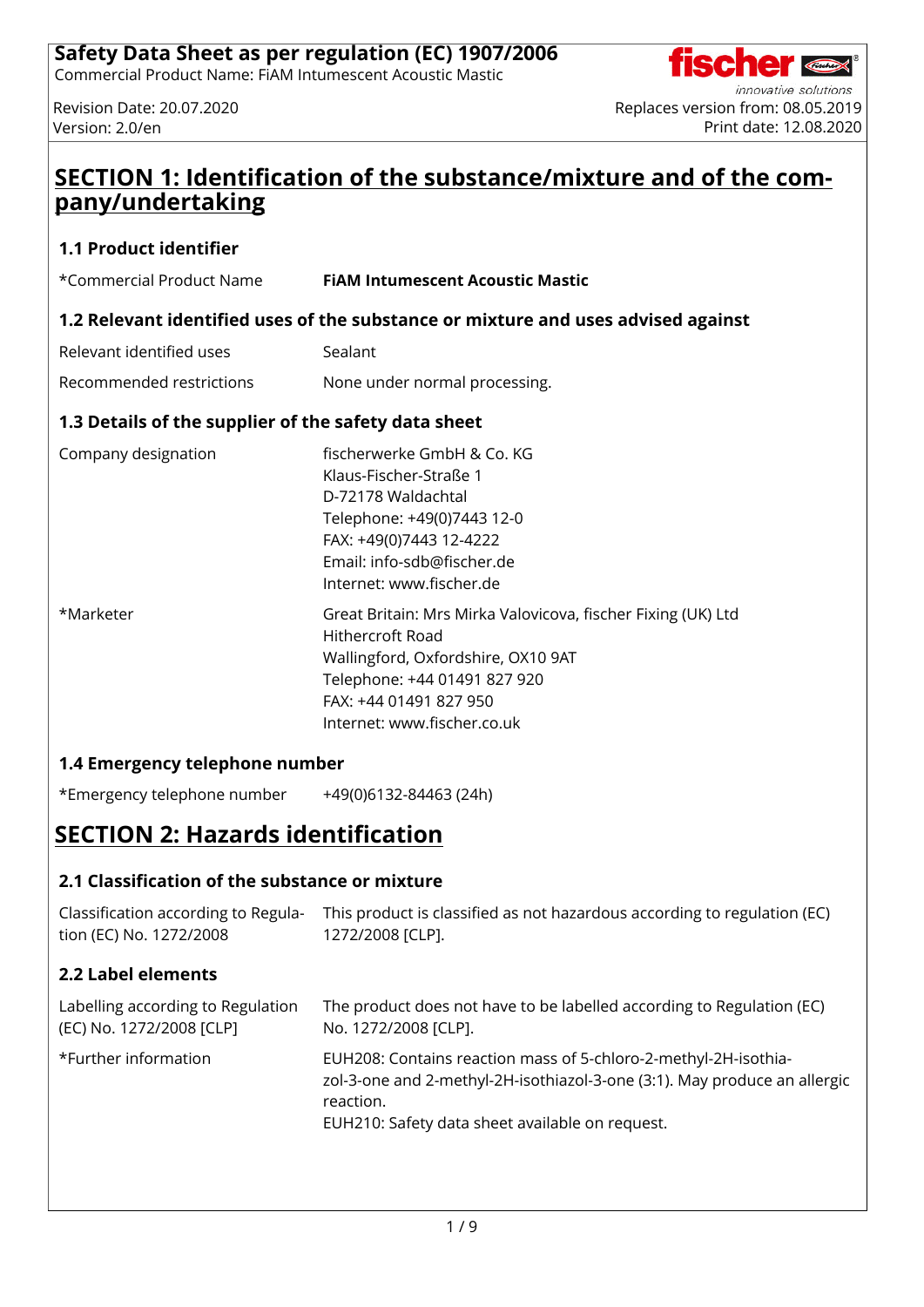Commercial Product Name: FiAM Intumescent Acoustic Mastic

Code

# **SECTION 3: Composition/information on ingredients**

## **3.2 Mixtures**

#### **Hazardous ingredients**

| Ingredient           | CAS No.                                       | Classification (EC) 1272/2008                                        | <b>Concentration</b> |
|----------------------|-----------------------------------------------|----------------------------------------------------------------------|----------------------|
| reaction mass of 5-  | *CAS No.: 55965-84-9                          | Acute Tox. 2; H330 Acute Tox. 2;                                     | < 0.0015 % by weight |
| chloro-2-methyl-2H-  | *EC-No.: 911-418-6<br>Index-No.: 613-167-00-5 | H310 Acute Tox. 3; H301 Skin Corr.<br>1C; H314 Eye Dam. 1; H318 Skin |                      |
| isothiazol-3-one and | *REACH No.:<br>01-2120764691-48-XXXX          | Sens. 1A; H317 Aquatic Acute 1;                                      |                      |
| 2-methyl-2H-isothia- |                                               | H400 Aquatic Chronic 1; H410                                         |                      |
| zol-3-one (3:1)      |                                               |                                                                      |                      |

# **SECTION 4: First aid measures**

## **4.1 Description of first aid measures**

| General advice          | If symptoms persist, call a physician.<br>Remove/Take off immediately all contaminated clothing.                                                                                                                |
|-------------------------|-----------------------------------------------------------------------------------------------------------------------------------------------------------------------------------------------------------------|
| If inhaled              | IF INHALED: Remove victim to fresh air and keep at rest in a position<br>comfortable for breathing.                                                                                                             |
| In case of skin contact | IF ON SKIN: Gently wash with plenty of soap and water.                                                                                                                                                          |
| In case of eye contact  | In case of eye contact, remove contact lens and rinse immediately with<br>plenty of water, also under the eyelids, for at least 15 minutes.                                                                     |
| If swallowed            | If swallowed, seek medical advice immediately and show this container or<br>label.<br>Clean mouth with water and drink afterwards plenty of water. Drink 1 or<br>2 glasses of water.<br>Do NOT induce vomiting. |

## **4.3 Indication of any immediate medical attention and special treatment needed**

| Immediate medical attention | No data available |
|-----------------------------|-------------------|
| Special medical treatment   | No data available |

# **SECTION 5: Firefighting measures**

| 5.1 Extinguishing media                                          |                                                               |
|------------------------------------------------------------------|---------------------------------------------------------------|
| Suitable extinguishing media                                     | Carbon dioxide (CO2)<br>Dry powder<br>Foam<br>Water spray jet |
| Extinguishing media which must<br>not be used for safety reasons | High volume water jet                                         |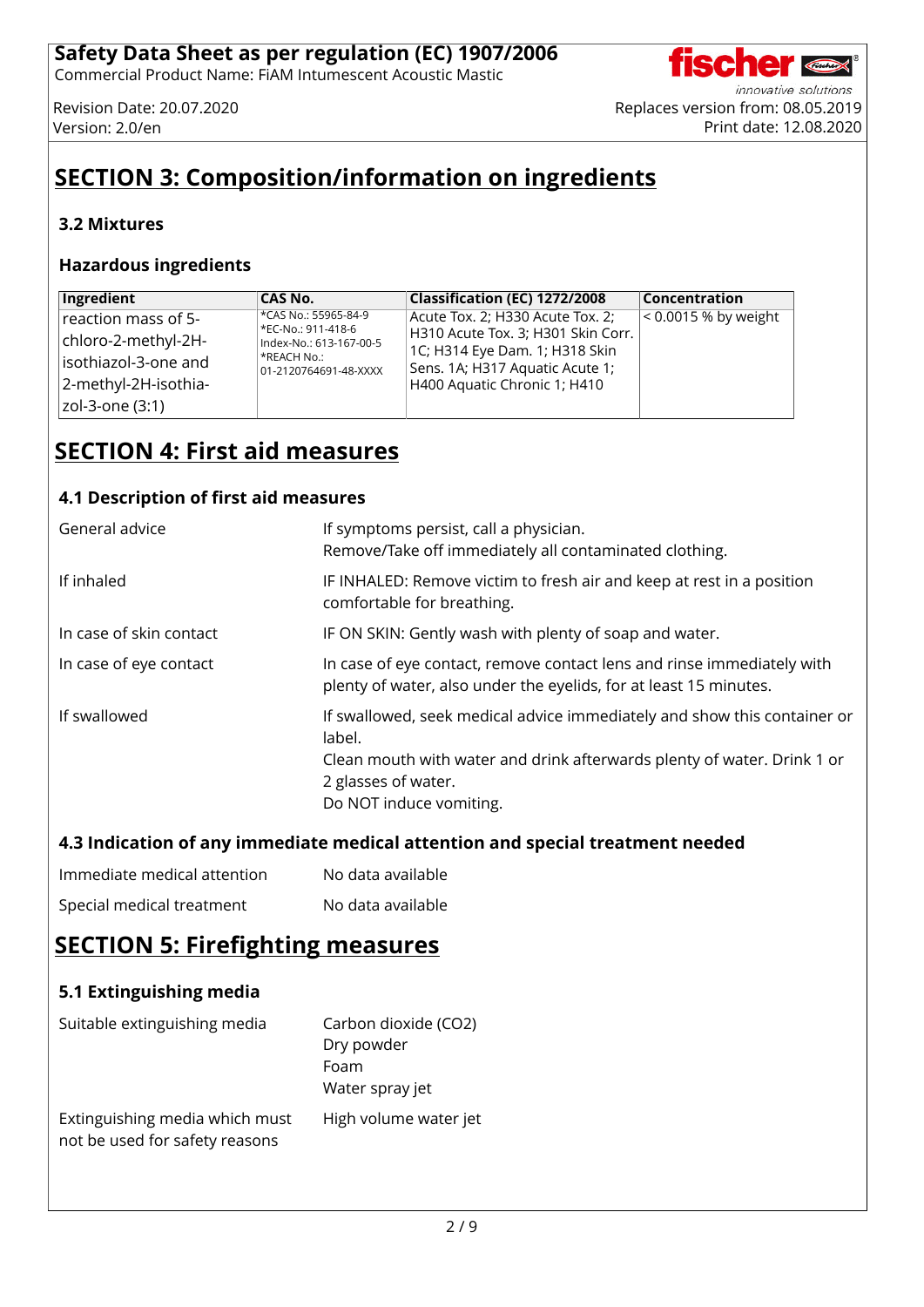Commercial Product Name: FiAM Intumescent Acoustic Mastic



innovative solutions Revision Date: 20.07.2020 Replaces version from: 08.05.2019 Version: 2.0/en Print date: 12.08.2020

## **5.2 Special hazards arising from the substance or mixture**

Special exposure hazards arising from the substance or preparation itself, its combustion products, or released gases

## **5.3 Advice for firefighters**

| Special protective equipment for            | In the event of fire, wear self-contained breathing apparatus.                                                                                                                                                         |
|---------------------------------------------|------------------------------------------------------------------------------------------------------------------------------------------------------------------------------------------------------------------------|
| firefighting                                | In the event of fire and/or explosion do not breathe fumes.                                                                                                                                                            |
| Additional information on fire-<br>fighting | Fire residues and contaminated fire extinguishing water must be dis-<br>posed of in accordance with local regulations.<br>Keep containers and surroundings cool with water spray. Container may<br>rupture on heating. |

Heating or fire can release toxic gas.

## **SECTION 6: Accidental release measures**

## **6.1 Personal precautions, protective equipment and emergency procedures**

| Personal precautions | Ensure adequate ventilation, especially in confined areas. |
|----------------------|------------------------------------------------------------|
|                      | Keep people away from and upwind of spill/leak.            |

#### **6.2 Environmental precautions**

| Environmental precautions | The product should not be allowed to enter drains, water courses or the   |
|---------------------------|---------------------------------------------------------------------------|
|                           | soil.                                                                     |
|                           | Prevent spreading over a wide area (e.g. by containment or oil barriers). |

## **6.3 Methods and material for containment and cleaning up**

Methods for cleaning up Use mechanical handling equipment. Treat recovered material as described in the section "Disposal considerations".

#### **6.4 Reference to other sections**

Reference to other sections See chapter 8/13

#### **6.5 Additional information**

Other information Dispose of in accordance with local regulations.

# **SECTION 7: Handling and storage**

#### **7.1 Precautions for safe handling**

| Advice on safe handling           | None under normal processing.    |
|-----------------------------------|----------------------------------|
| Advice on protection against fire | No special precautions required. |
| and explosion                     |                                  |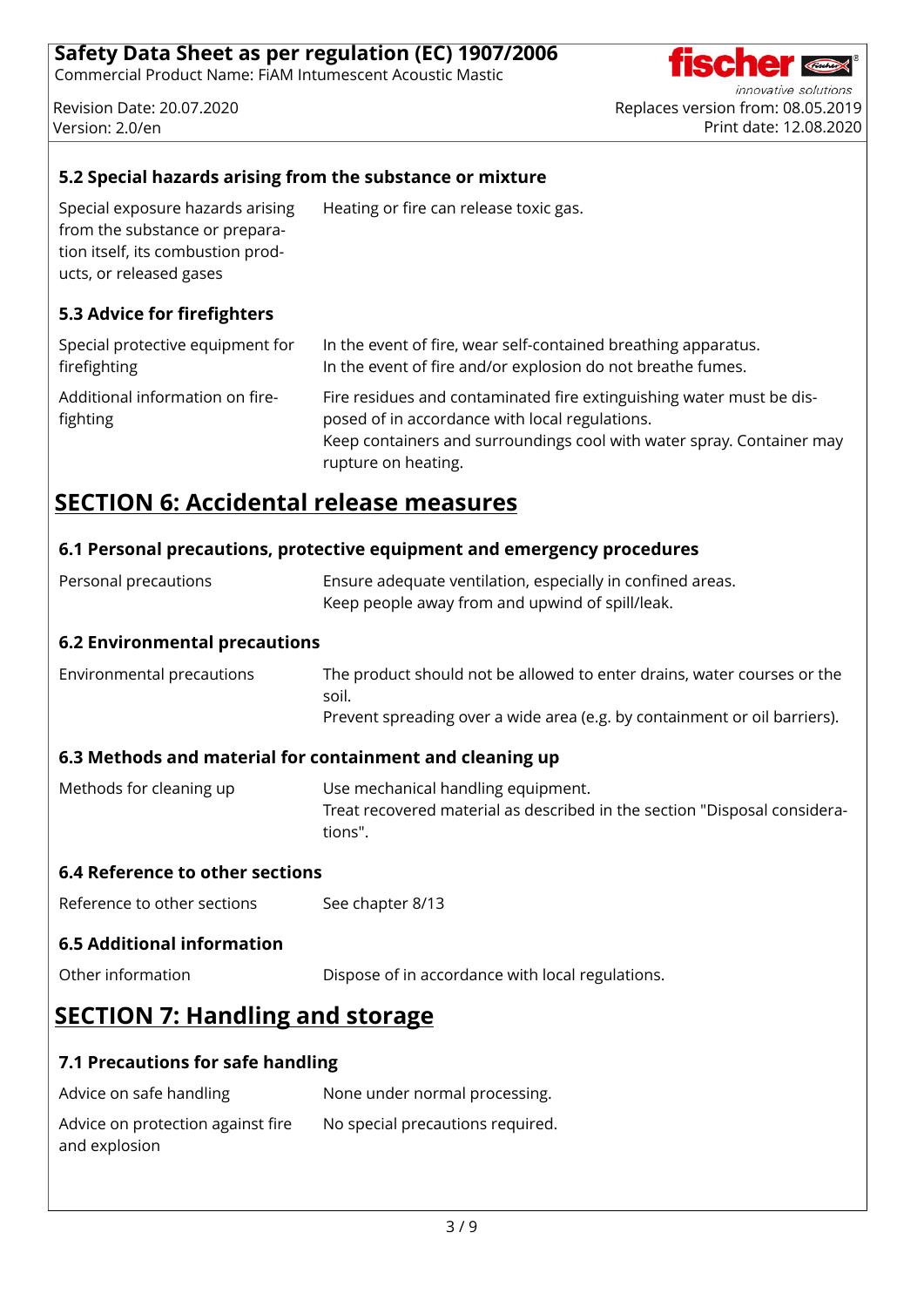Commercial Product Name: FiAM Intumescent Acoustic Mastic

innovative solutions Revision Date: 20.07.2020 Replaces version from: 08.05.2019 version: 2.0/en Print date: 12.08.2020

**Code** 

## **7.2 Conditions for safe storage, including any incompatibilities**

| Storage space and container re-<br>quirements | Keep containers tightly closed in a cool, well-ventilated place.<br>Store in accordance with local regulations.<br>Keep only in original container. |
|-----------------------------------------------|-----------------------------------------------------------------------------------------------------------------------------------------------------|
| Hints on storage assembly                     | Store in accordance with the particular national regulations.                                                                                       |
| German storage class                          | 10-13 (TRGS 510)                                                                                                                                    |
| 7.3 Specific end use(s)                       |                                                                                                                                                     |

Specific use(s) Specific use(s) Sealant

# **SECTION 8: Exposure controls/personal protection**

#### **8.1 Control parameters**

The product does not contain any relevant quantities of materials with critical values that have to be monitored at the workplace.

## **8.2 Exposure controls**

| Respiratory protection                     | No personal respiratory protective equipment normally required.                                                                                                                                                                                                                                                                                          |
|--------------------------------------------|----------------------------------------------------------------------------------------------------------------------------------------------------------------------------------------------------------------------------------------------------------------------------------------------------------------------------------------------------------|
| Hand protection                            | not required under normal use                                                                                                                                                                                                                                                                                                                            |
| Suitable material                          | butyl-rubber, Chloroprene, Nitrile rubber                                                                                                                                                                                                                                                                                                                |
| Unsuitable material                        | PVC disposable gloves                                                                                                                                                                                                                                                                                                                                    |
| <b>Material thickness</b>                  | adjust to application and duration of use                                                                                                                                                                                                                                                                                                                |
| Break through time                         | adjust to application and duration of use                                                                                                                                                                                                                                                                                                                |
| Remarks                                    | Replace when worn. Request information on glove permeation proper-<br>ties from the glove supplier. Be aware that in daily use the durability of a<br>chemical resistant protective glove can be notably shorter than the break<br>through time measured according to EN 374, due to the numerous out-<br>side influences (e.g. temperature).            |
| Eye protection                             | Tightly fitting safety goggles                                                                                                                                                                                                                                                                                                                           |
| Skin and body protection                   | Wear suitable protective equipment.                                                                                                                                                                                                                                                                                                                      |
| <b>Note</b>                                | Choose body protection according to the amount and concentration of<br>the dangerous substance at the work place.                                                                                                                                                                                                                                        |
| General protective and hygiene<br>measures | Smoking, eating and drinking should be prohibited in the application<br>area.<br>Avoid contact with skin, eyes and clothing.<br>Take off all contaminated clothing immediately.<br>Wash hands before breaks and at the end of workday.<br>Keep away from food, drink and animal feedingstuffs.<br>Use protective skin cream before handling the product. |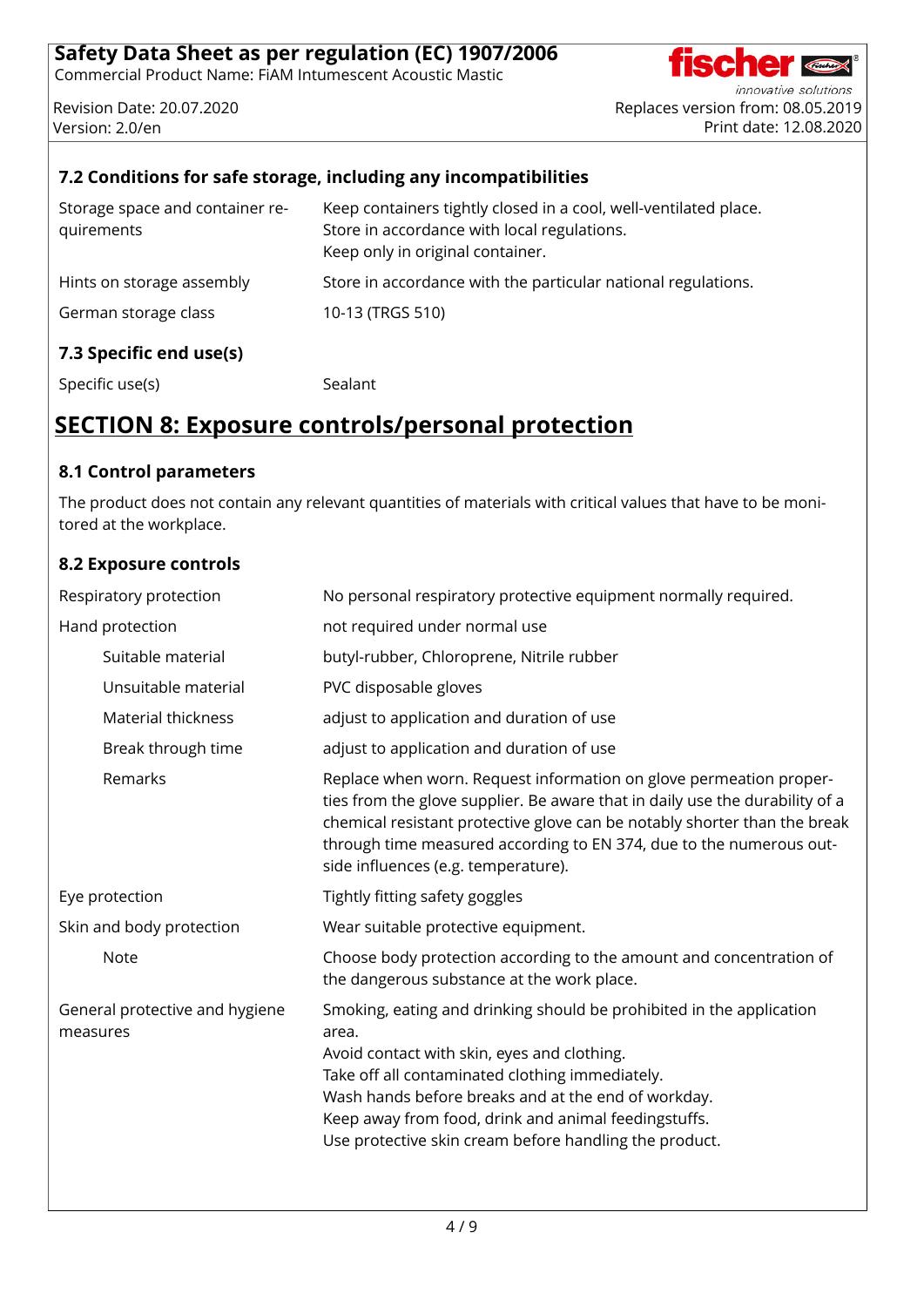Commercial Product Name: FiAM Intumescent Acoustic Mastic

innovative solutions Revision Date: 20.07.2020 Replaces version from: 08.05.2019 version: 2.0/en Print date: 12.08.2020

Code

Information on environmental protection regulations

No special environmental precautions required.

# **SECTION 9: Physical and chemical properties**

## **9.1 Information on basic physical and chemical properties**

| Form                                                    | paste             |
|---------------------------------------------------------|-------------------|
| *Colour                                                 | white             |
| *Odour                                                  | characteristic    |
| *Odour threshold                                        | No data available |
| рH                                                      | 7                 |
| *Melting point [°C] / Freezing<br>point [°C]            | 0                 |
| *Boiling point [°C]                                     | 100               |
| *Flash point [°C]                                       | No data available |
| *Explosion limits [Vol-% ]                              |                   |
| Lower limit                                             | No data available |
| Upper limit                                             | No data available |
| *Explosion limits                                       | No data available |
| *Vapour pressure [kPa]                                  | No data available |
| *Vapour density                                         | No data available |
| Relative density                                        | 1,55              |
| *Solubility                                             | No data available |
| *Partition coefficient n-octanol /<br>water (log P O/W) | No data available |
| *Autoignition temperature [°C]                          | No data available |
| *Viscosity, dynamic [kg/(m*s)]                          | No data available |
| *Viscosity, kinematic [mm <sup>2</sup> /s]              | No data available |
| *Explosive properties                                   | Not explosive     |
| *Oxidising properties                                   | <b>No</b>         |

# **SECTION 10: Stability and reactivity**

## **10.1 Reactivity**

Thermal decomposition No decomposition if stored and applied as directed.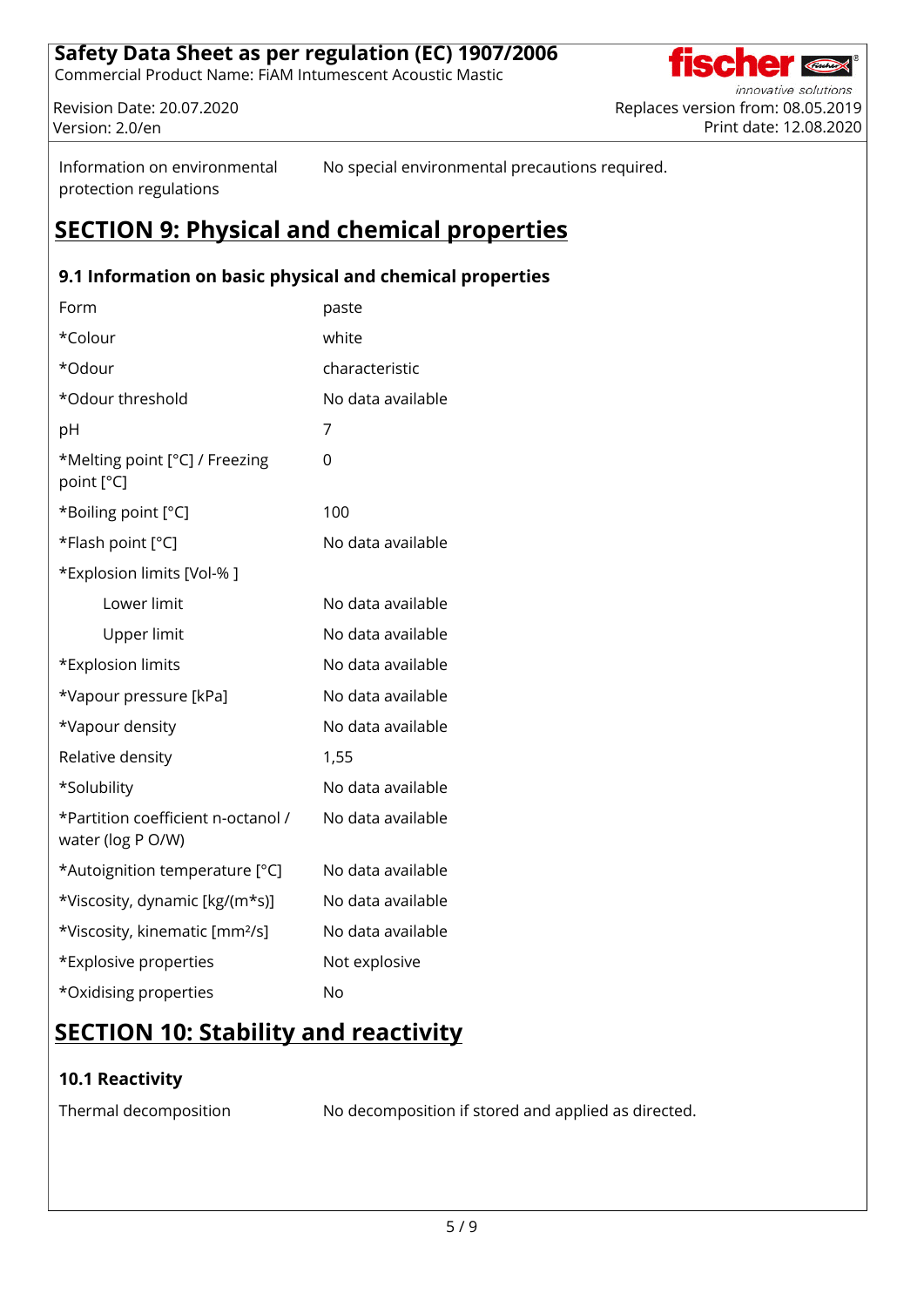Commercial Product Name: FiAM Intumescent Acoustic Mastic

innovative solutions Revision Date: 20.07.2020 Replaces version from: 08.05.2019 version: 2.0/en Print date: 12.08.2020

**Course** 

| <b>10.2 Chemical stability</b>               |                                                             |  |  |  |  |
|----------------------------------------------|-------------------------------------------------------------|--|--|--|--|
| Chemical stability                           | Stable under recommended storage conditions.                |  |  |  |  |
| 10.3 Possibility of hazardous reactions      |                                                             |  |  |  |  |
| Hazardous reactions                          | No dangerous reaction known under conditions of normal use. |  |  |  |  |
| <b>10.4 Conditions to avoid</b>              |                                                             |  |  |  |  |
| Conditions to avoid                          | No decomposition if used as directed.                       |  |  |  |  |
| 10.5 Incompatible materials                  |                                                             |  |  |  |  |
| Materials to avoid                           | None known.                                                 |  |  |  |  |
| <b>10.6 Hazardous decomposition products</b> |                                                             |  |  |  |  |
| Hazardous decomposition prod-<br>ucts        | No decomposition if used as directed.                       |  |  |  |  |

# **SECTION 11: Toxicological information**

## **11.1 Information on toxicological effects**

| Oral toxicity [mg/kg]      | No data available |
|----------------------------|-------------------|
| Dermal toxicity [mg/kg]    | No data available |
| Inhalative toxicity [mg/l] | No data available |

## **11.2 Additional information**

Other information (chapter 11.) There is no data available for this product.

# **SECTION 12: Ecological information**

## **12.1 Toxicity**

#### **Toxicity to fish [mg/l]**

|  |  |  | <b>Hazardous ingredients</b> |
|--|--|--|------------------------------|

|       | reaction mass of 5-chloro-2-methyl-2H-isothiazol-3-one and 2-methyl-2H-isothiazol-3-one (3:1) |                                           |                               |              |
|-------|-----------------------------------------------------------------------------------------------|-------------------------------------------|-------------------------------|--------------|
| Value | <b>Test criterion</b>                                                                         | <b>Test species</b>                       | <b>Exposure dura-</b><br>tion | Source       |
| 0,22  | EC50                                                                                          | Oncorhynchus<br>mykiss (rainbow<br>trout) | 96 h                          | Company data |

#### **Toxicity to daphnia [mg/l]**

#### **Hazardous ingredients**

|       |                       |                     | reaction mass of 5-chloro-2-methyl-2H-isothiazol-3-one and 2-methyl-2H-isothiazol-3-one (3:1) |        |
|-------|-----------------------|---------------------|-----------------------------------------------------------------------------------------------|--------|
| Value | <b>Test criterion</b> | <b>Test species</b> | Exposure dura-<br>tion                                                                        | Source |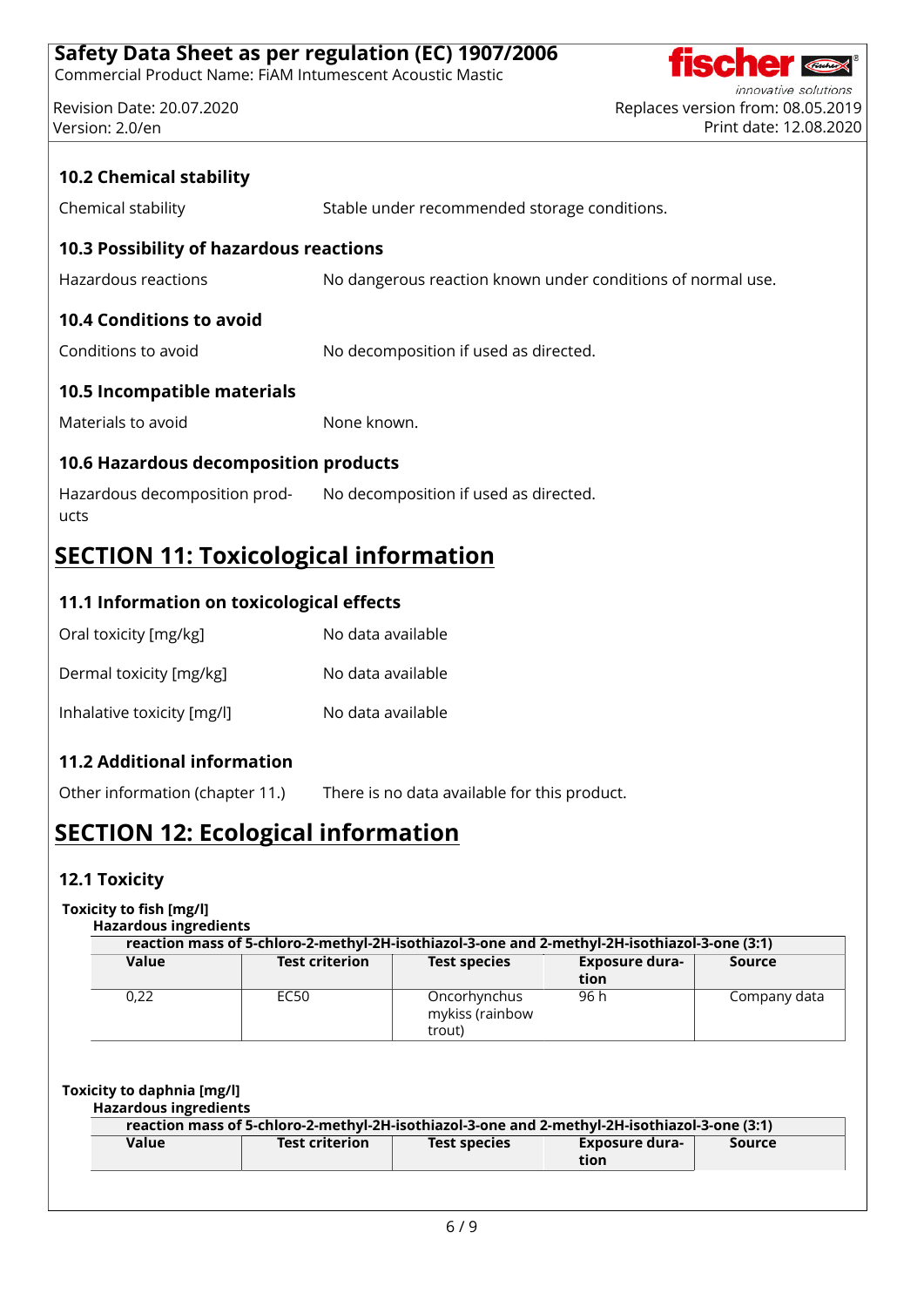Commercial Product Name: FiAM Intumescent Acoustic Mastic

innovative solutions Revision Date: 20.07.2020 Replaces version from: 08.05.2019

**CENTERNAL CONDUCTS** 

**fisc** 

|          | Version: 2.0/en                                                 |                       |                                                                                                                                                                                                                                                                                                                              |                       | Print date: 12.08.2020 |
|----------|-----------------------------------------------------------------|-----------------------|------------------------------------------------------------------------------------------------------------------------------------------------------------------------------------------------------------------------------------------------------------------------------------------------------------------------------|-----------------------|------------------------|
|          | 0,12                                                            | EC50                  | Daphnia magna<br>(Water flea)                                                                                                                                                                                                                                                                                                | 48h                   | Company data           |
|          | <b>Toxicity to algae [mg/l]</b><br><b>Hazardous ingredients</b> |                       |                                                                                                                                                                                                                                                                                                                              |                       |                        |
|          | Value                                                           | <b>Test criterion</b> | reaction mass of 5-chloro-2-methyl-2H-isothiazol-3-one and 2-methyl-2H-isothiazol-3-one (3:1)<br><b>Test species</b>                                                                                                                                                                                                         | <b>Exposure dura-</b> | <b>Source</b>          |
|          |                                                                 |                       |                                                                                                                                                                                                                                                                                                                              | tion                  |                        |
|          | 0,048                                                           | <b>EC50</b>           | Pseudokirchner-<br>iella subcapitata                                                                                                                                                                                                                                                                                         | 72h                   | Company data           |
|          | Aquatic toxicity [mg/l]                                         |                       | There are no data available on the mixture itself.                                                                                                                                                                                                                                                                           |                       |                        |
|          | 12.2 Persistence and degradability                              |                       |                                                                                                                                                                                                                                                                                                                              |                       |                        |
|          | Biodegradability                                                |                       |                                                                                                                                                                                                                                                                                                                              |                       |                        |
|          | Remarks                                                         | No data available     |                                                                                                                                                                                                                                                                                                                              |                       |                        |
|          | 12.3 Bioaccumulative potential                                  |                       |                                                                                                                                                                                                                                                                                                                              |                       |                        |
|          | Bioaccumulation                                                 | no data available     |                                                                                                                                                                                                                                                                                                                              |                       |                        |
|          | 12.4 Mobility in soil                                           |                       |                                                                                                                                                                                                                                                                                                                              |                       |                        |
| Mobility |                                                                 |                       |                                                                                                                                                                                                                                                                                                                              |                       |                        |
|          | Mobility                                                        | No data available     |                                                                                                                                                                                                                                                                                                                              |                       |                        |
|          | 12.5 Results of PBT and vPvB assessment                         |                       |                                                                                                                                                                                                                                                                                                                              |                       |                        |
|          | Results of PBT characteristics de-<br>termination               |                       | This preparation contains no substance considered to be persistent,<br>bioaccumulating nor toxic (PBT).                                                                                                                                                                                                                      |                       |                        |
|          | 12.6 Other adverse effects                                      |                       |                                                                                                                                                                                                                                                                                                                              |                       |                        |
|          | Further information on ecology                                  |                       | No information on ecology is available.                                                                                                                                                                                                                                                                                      |                       |                        |
|          | <b>SECTION 13: Disposal considerations</b>                      |                       |                                                                                                                                                                                                                                                                                                                              |                       |                        |
|          | <b>13.1 Waste treatment methods</b>                             |                       |                                                                                                                                                                                                                                                                                                                              |                       |                        |
|          | Disposal considerations                                         | soil.                 | Dispose of waste according to applicable legislation.<br>The product should not be allowed to enter drains, water courses or the                                                                                                                                                                                             |                       |                        |
|          | <b>Waste Code</b>                                               |                       | The following Waste Codes are only suggestions:<br>200000 - MUNICIPAL WASTES (HOUSEHOLD WASTE AND SIMILAR<br>COMMERCIAL, INDUSTRIAL AND INSTITUTIONAL WASTES) INCLUDING<br>SEPARATELY COLLECTED FRACTIONS<br>According to the European Waste Catalogue, Waste Codes are not prod-<br>uct specific, but application specific. |                       |                        |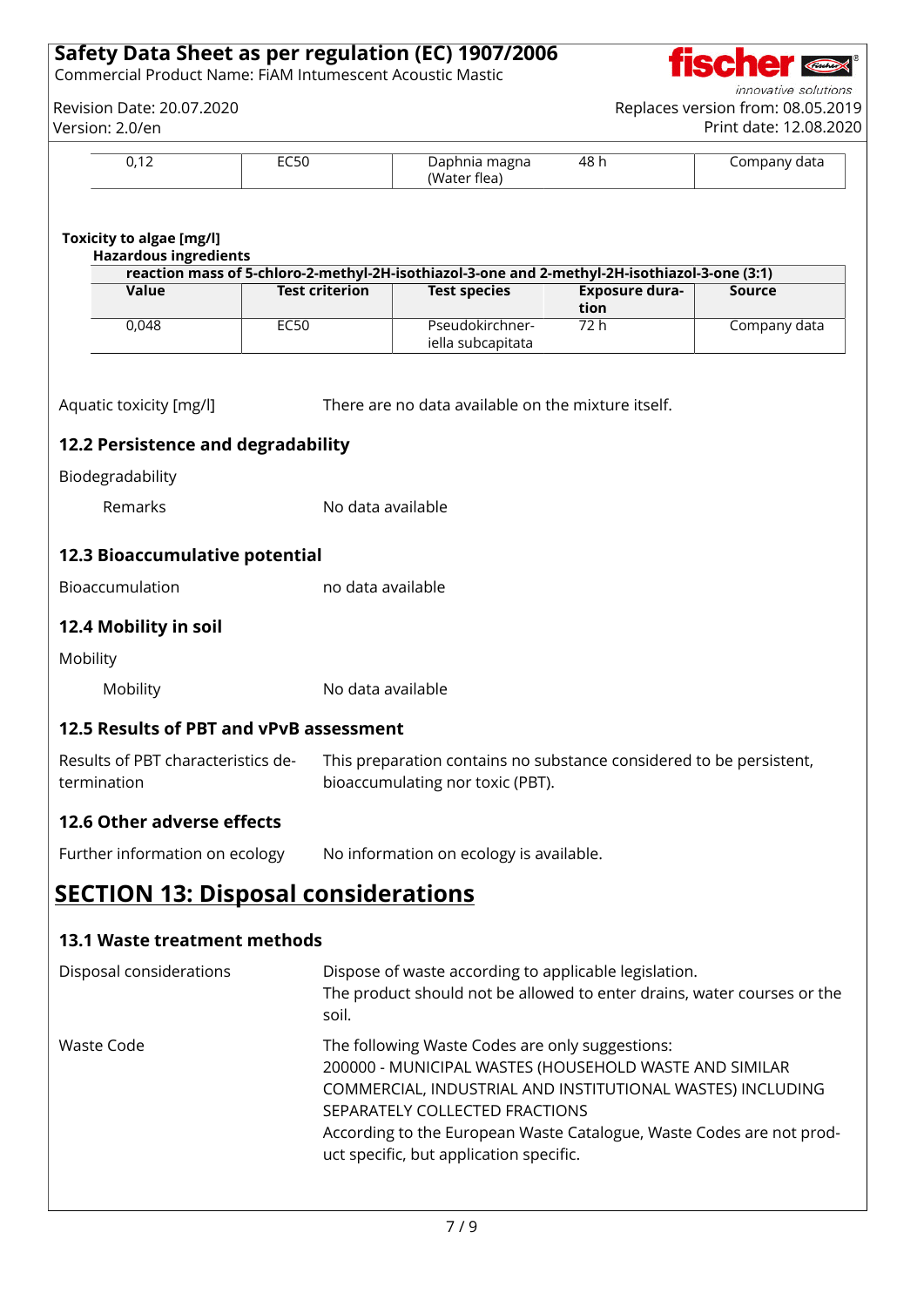Commercial Product Name: FiAM Intumescent Acoustic Mastic

innovative solutions Revision Date: 20.07.2020 Replaces version from: 08.05.2019 Version: 2.0/en Print date: 12.08.2020

Uncleaned empty packaging Dispose of as unused product.

# **SECTION 14: Transport information**

|                                            | <b>Land transport ADR/RID</b> | <b>Marine transport IMDG</b> | Air transport ICAO/IATA |
|--------------------------------------------|-------------------------------|------------------------------|-------------------------|
| 14.1 UN-No                                 | Not applicable.               | Not applicable.              | Not applicable.         |
| 14.2 Description of the                    | Non-dangerous goods           | Non-dangerous goods          | Non-dangerous goods     |
| goods                                      |                               |                              |                         |
| 14.3 Transport hazard                      | Not applicable.               | Not applicable.              | Not applicable.         |
| class(es)                                  |                               |                              |                         |
| 14.4 Packaging group                       | Not applicable.               | Not applicable.              | Not applicable.         |
| 14.5 Environmental hazards Not applicable. |                               | Not applicable.              | Not applicable.         |
| Proper shipping name                       | Non dangerous good            |                              |                         |
| 14.2 UN proper shipping                    |                               | Non dangerous good           | Non dangerous good      |
| name                                       |                               |                              |                         |
|                                            |                               |                              |                         |

## **14.6 Special precautions for user**

Precautions **not required under normal use** 

## **14.7 Transport in bulk according to Annex II of MARPOL and the IBC Code**

Transport in bulk according to Annex II of MARPOL and the IBC Code not applicable

## **14.8 Additional information**

Other information (chapter 14.) Not dangerous goods in the meaning of ADR/RID, ADNR, IMDG-Code, ICAO/IATA-DGR

# **SECTION 15: Regulatory information**

## **15.1 Safety, health and environmental regulations/legislation specific for the substance or mixture**

\*Additional regulations This product is a "Treated article without primary biocidal function (Art. 58 in conjunction with Art. 3 (1) a))". This product protects itself by the added film protection active substance, which cannot show any outwardly directed effect by the resulting plastic film. Film protective agent: reaction mass of 5-chloro-2-methyl-2H-isothiazol-3-one and 2-methyl-2Hisothiazol-3-one (3:1) Restriction of occupation. Not relevant

## **15.2 Chemical safety assessment**

Safety assessment Not relevant. Chemical safety assessments for substances in this mixture were not carried out.